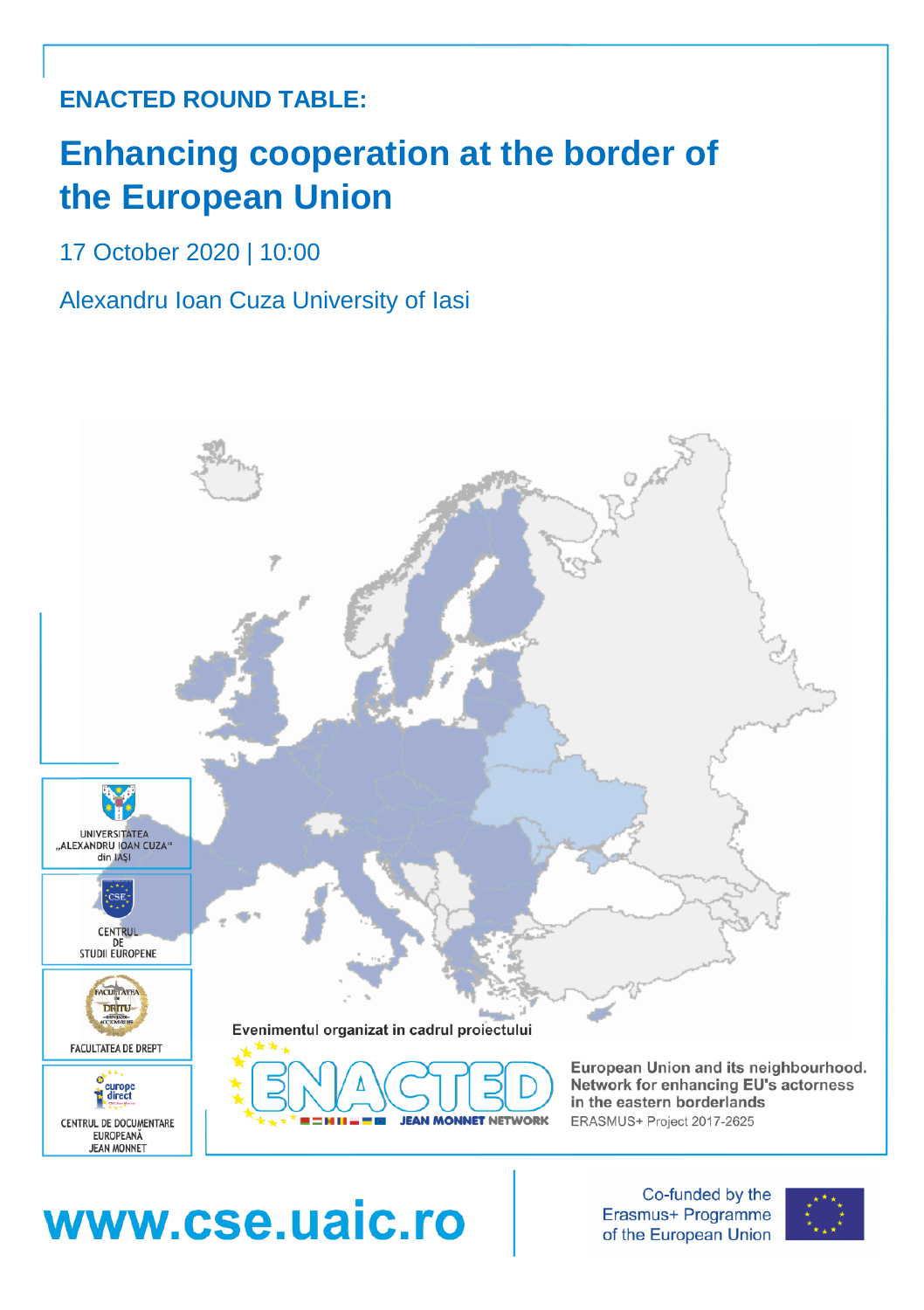#### **University in society.**

Development and integration at EU's borderlines by dialog and knowledge exchange.

The joint roundtables aim at 'outsourcing' the main results of the project to the stakeholders who are not necessarily involved in the academic field: policy-makers, civil society activists, professionals and develop a favourable context for a tripartite debate university-policymakers-society on specific issues in EU Eastern borderlines to find jointly best practices and solutions.

The meetings will address specific topics on ENP and CBC as resulted from research and exchange knowledge within the network. To stimulate the interest of the target groups in playing an active role in the debate, we will initiate an awareness campaign including documents which will synthetize the key result of the research.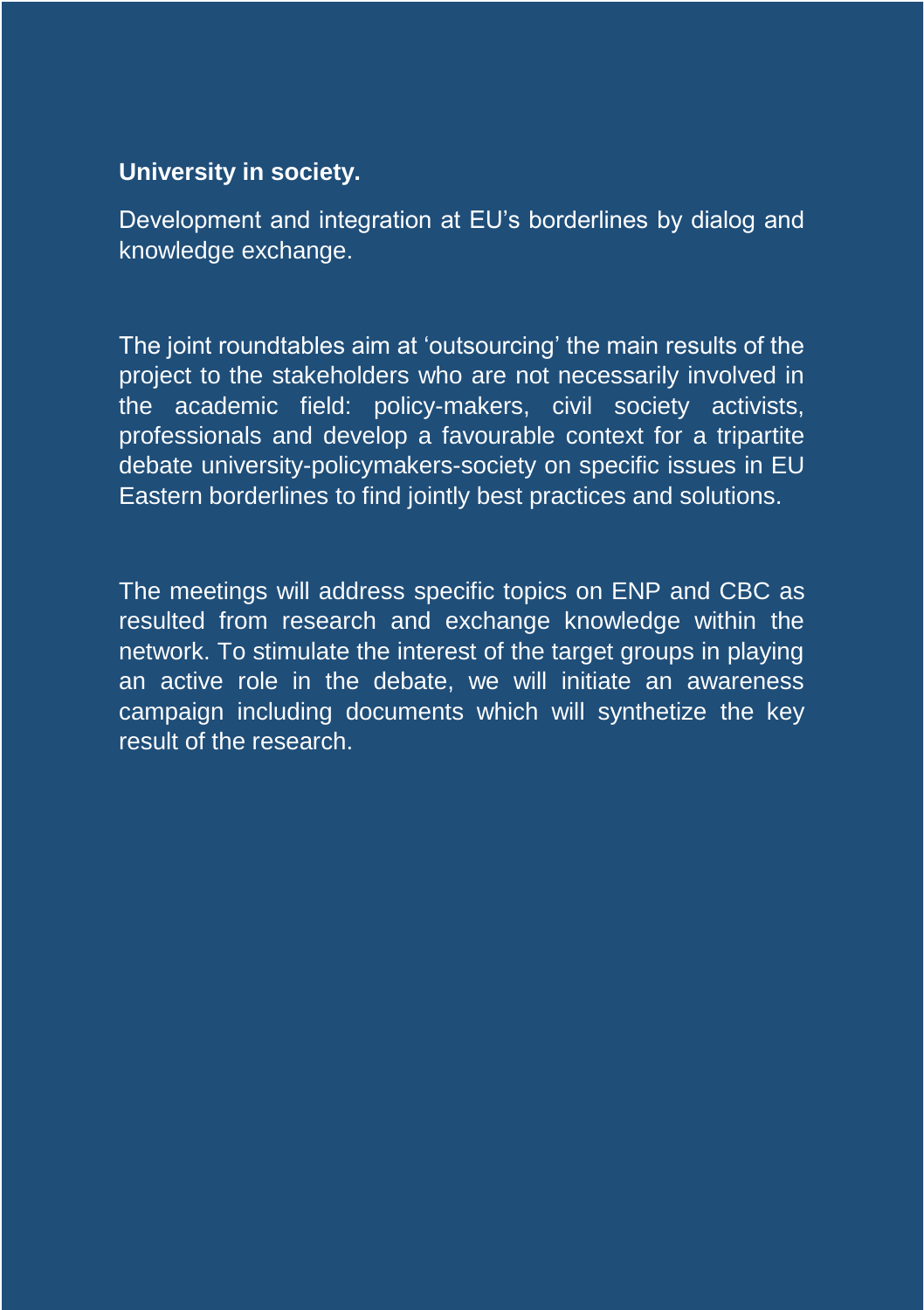### **ENACTED ROUND TABLE:**

## **Enhancing cooperation at the border of the European Union**

17 October 2020 | 10:00

Alexandru Ioan Cuza University of Iasi

**Moderators:** Loredana SIMIONOV (Alexandru Ioan Cuza University of Iași, Romania)

Saturday, 17 October | 10.00-13:00 |

ZOOM link

- Abdulghani GAGHMAN (Bucharest University of Economic Studies, Romania) - *Governance in Yemen - Status and the way forward*
- Andrii KRUPNYK (Odessa Regional Institute for Public Administration of the National Academy for Public Administration under the President of Ukraine, Ukraine) - *Mechanisms for implementation of the Association Agreement between Ukraine and the EU in the field of civil society development in Ukraine*
- Elda ZOTAJ, Belina BEDINI (Aleksandër Moisiu University of Durrës, Albania) - *The impact of EU IPA II CBC funds on promoting regional cooperation within Western Balkan countries*
- Alla ORLOVA (Odessa Regional Institute for Public Administration of the National Academy for Public Administration under the President of Ukraine, Ukraine) - *Implementation of European principles of good governance in the state policy for promoting the civil society development in Ukraine*
- Svilana OVCHARENKO (Odessa Regional Institute for Public Administration of the National Academy for Public Administration under the President of Ukraine, Ukraine) - *Expert approaches paradoxes to the study of cultural infrastructure: Ukrainian case for the EU*
- Mykola POPOV, Ivan KOMAROVSKYI (Odessa Regional Institute for Public Administration of the National Academy for Public Administration under the President of Ukraine, Ukraine) - *Using the circles of sustainability*